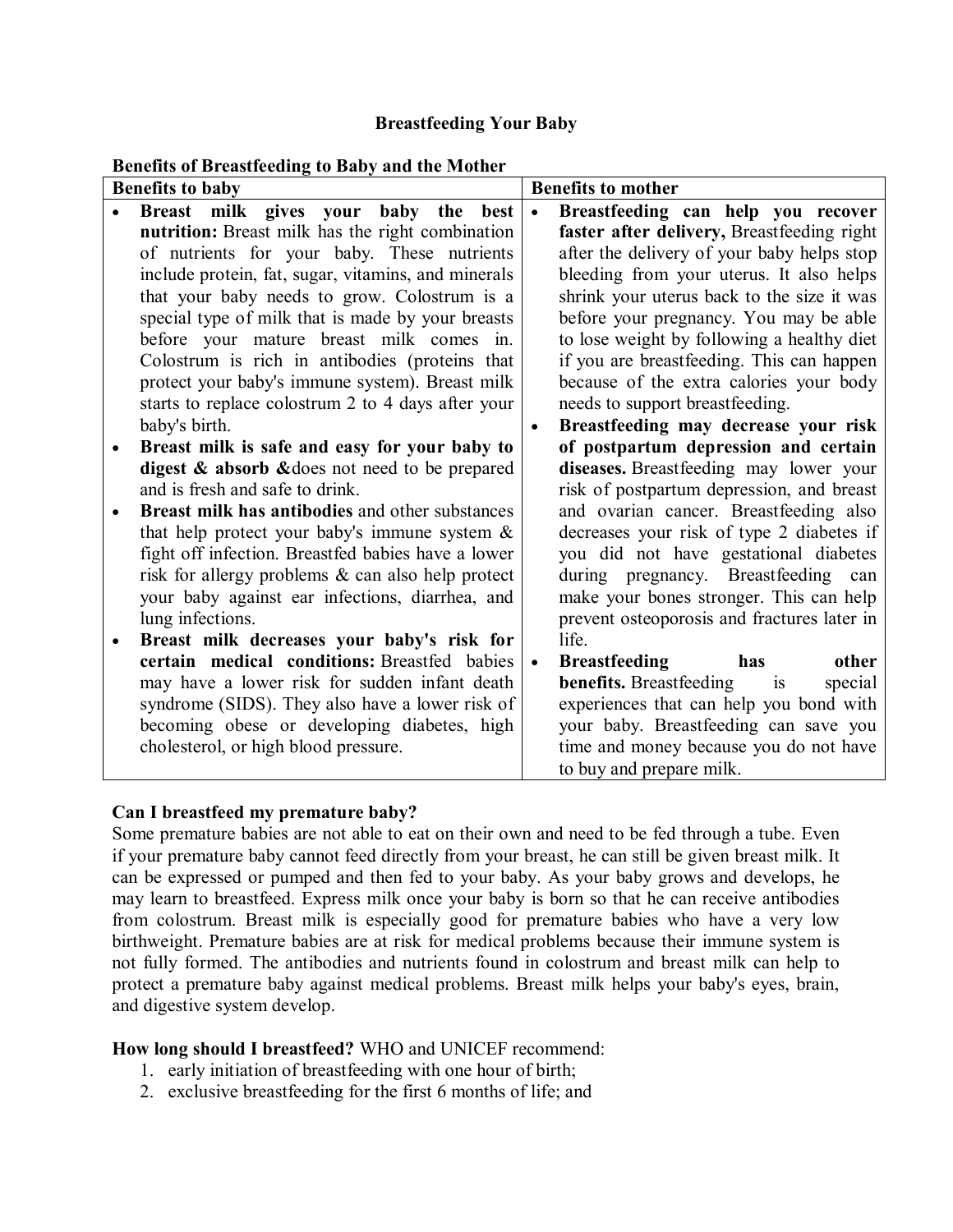3. the introduction of nutritionally-adequate and safe complementary (solid) foods at 6 months together with continued breastfeeding up to two years of age or beyond.

# **Why is it important to give my baby solid foods after he is 6 months old?**

- **Your baby has new nutrition needs.** Your baby needs other foods to meet his nutrition needs when he reaches 6 months of age. He needs certain vitamins and minerals, such as iron, to allow for normal growth and development.
- **Your baby learns eating skills.** Your baby will learn to move food in his mouth and chew. He will also learn to hold and use a spoon to feed himself.

#### **Key facts**

- Under nutrition is associated with 45% of child deaths.
- Globally in 2012, 162 million children under 5 were estimated to be stunted and 51 million have low weight-for-height, mostly as a consequence of poor feeding and repeated infections; 44 million were overweight or obese.
- About 38% of infants 0 to 6 months old are exclusively breastfed.
- About 800 000 children's lives could be saved every year among children under 5, if all children 0–23 months were optimally breastfed.
- **Your baby learns to try new**

**tastes and textures.** This helps your baby learn to eat a variety of foods from all of the food groups. This will help him get all the nutrients he needs when he is weaned from breast milk or formula.

**How do I know if my baby is getting enough breast milk?** Your baby will need to latch on correctly to get enough breast milk. You will learn to recognize signs that he has latched on correctly. You should be able to hear him suck and swallow in a regular pattern. You should have little or no discomfort in your nipple or breast. Your baby should seem calm after breastfeeding. He may fall asleep, or his face, arms, and hands may look relaxed. The following can also help you know your baby is getting enough breast milk:

- **Your baby has several wet or soiled diapers each day.** When he is 4 days old, he should have 3 to 4 bowel movements each day. He should also have 6 to 8 wet diapers a day.
- **Your baby is gaining weight.** Your baby's caregiver will check his weight at each visit to see if he is gaining weight as he should. Your baby may lose weight in the first 3 days after birth. By 4 to 5 days old, your baby should start gaining weight.
- **Your breasts feel different before and after breastfeeding.** Your breasts should feel full before breastfeeding your baby and softer after. This means that your baby is emptying your breasts during breastfeeding.
- **Your baby feeds 8 or more times each day.** Your baby may let you know when he is ready to breastfeed. He may be wide awake and moving his arms and legs more. He may turn his head toward your breast and move his mouth more. He may put his hand up to his mouth and suck his fingers or his fist. You may need to wake your baby to feed him.